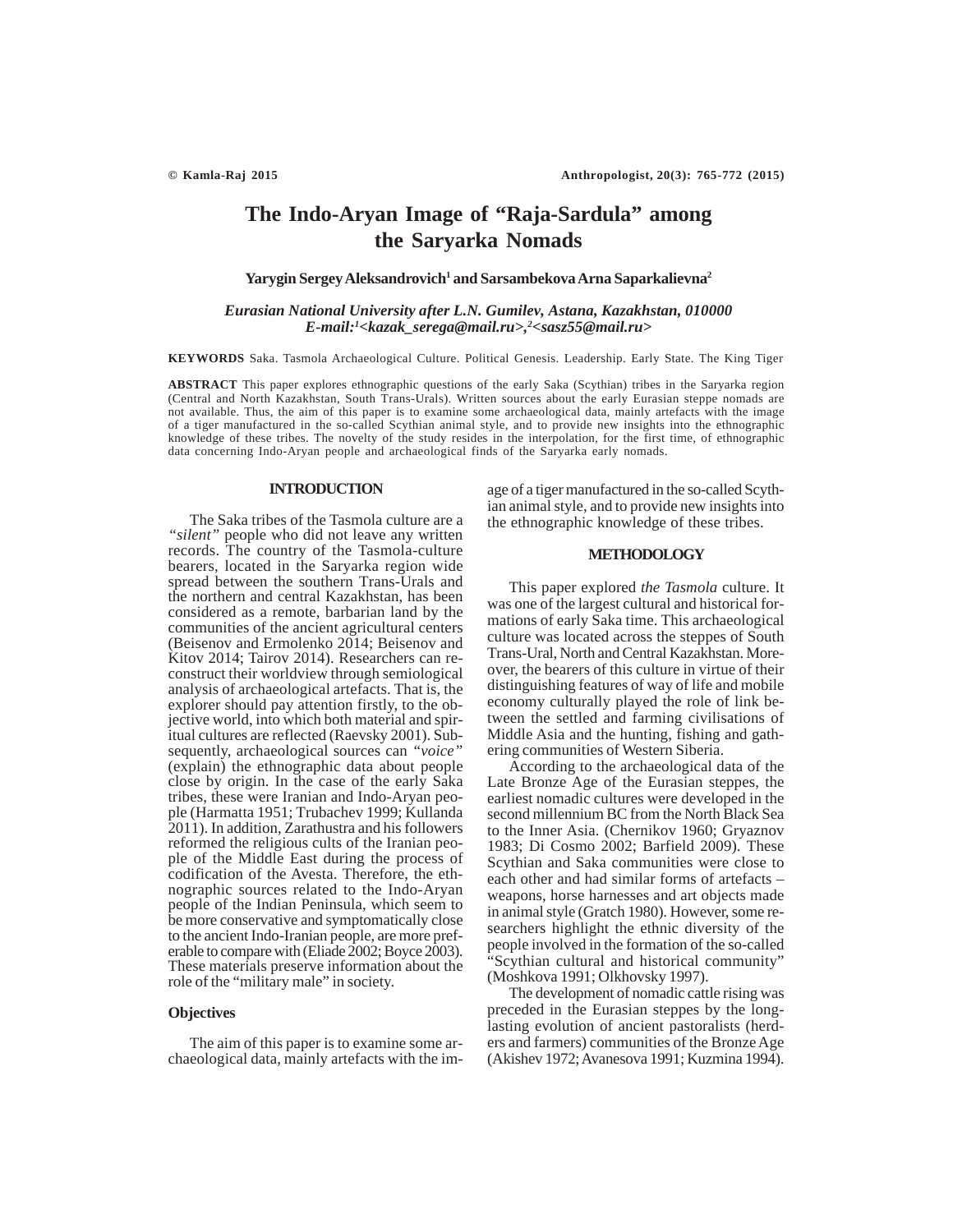Formed at the turn of the second - first Millennium BC, the nomadic lifestyle was the economic basis for the development of societies with a great creative, artistic potential. This nomadic world, thanks to the physical and psychological flexibility of its representatives became an important factor in the dynamic and impulsive development of the Eurasian cultural space. Expressive jewellery, with mainly animal images and battle and clash scenes were one of the main symbols of the early nomadic culture (Ilyinskaya 1971; Masson 1989; Korenyako 2002; Raevsky 2001; Cheremissin 2008). The boundaries of this artistic world were so distant as if there had been a *"Big Bang"*: new fashion and models of behaviour spread very fast over a very wide area. Substantial changes took place in the socio-political sphere and societies with complex social hierarchy were formed as well (Masson 1989).

The archaeological material showed that a high degree of militarisation was typical of the early nomadic societies, indicating that the inspiration for artists and craftsmen was influenced by a *"substantial-military"* background, that is, the status of a warrior was the most honourable and worthy of mention also in art (Galyamichev and Michailin 2003). This explains the military expansion of the Eurasian steppe-dwellers, which had the form of direct migration (Molodin 1998; Kissel and Havrin 2012; Kozintsev 2012).

The Eurasian nomads completely surrounded different types of civilisation and societies of Eurasia into an enormous area (Middle-East Kingdoms, ancient European tribes, Chinese Principality of East Zhou and others) (Artamonov 1974; Kyzlasov 1979; Gryaznov 1980; Bokovenko 1994; Khabdulina 1994; Kovalev 1998; Itina and Yablonsky 2001; Savinov 2002; Chugunov 2006; Tairov 2007; Botalov 2008; Rogers 2011).

However, in order to avoid dipping into flat generalisations and ethnographic details, it is essential to be limited geographically and historically, and to connect single region and a single issue if possible toughly identified, as Digar (1989) remarked. Therefore, the researchers chose *the Tasmola* archaeological culture as the target of this paper, and more narrowly, authors were selected to analyse the image of the leader or ruler in the culture of the early Saka tribes of the above-mentioned region.

### **The Tasmola Archaeological Culture**

*The Tasmola* archaeological culture received a scientific substantiation in the book entitled

*"The Ancient Culture of Central Kazakhstan"* published in 1966 (Margulan et al. 1966). The reason for its identification and definition as an independent historical and cultural formation was because it was the material of more than 300 funerary monuments in the Shiderty river valley of the North-East of Kazakhstan, explored and studied by the Central Kazakhstan Archaeological Expedition.

Because of more than a decade of excavations, the archaeological material allowed to characterize the funeral ceremony, to define the chronological framework of *the Tasmola* monuments and to highlight the main features of the material culture and nomadic households in the explored region. Finally, Kadyrbayev, one of the most important and active Kazakh archaeologists between the middle and the second half of the twentieth century, who explored mainly early Saka antiquities, identified the local peculiarity of the cultural development of the tribes of Central Kazakhstan in the Early Iron Age and labelled this phenomenon as *"Tasmola"*.

Since the end of the Eighties, a new period started in the exploration of this culture. In the Eighties and Nineties, the number of the excavated and investigated monuments dated from the eighth or seventh up to the sixth century and in the widespread territory of Urals and Kazakhstan steppes increased substantially. Archaeologists began to distinguish over this vast area into three distinctive cultures (or regional *facies*), which shared some cultural features: *the Tasmola* (in Central Kazakhstan), *the Ulubai and Tasmola* (in North Kazakhstan) and *the Bobrov and Tasmola* (in South Trans-Urals) (Khabdulina 1994; Beisenov and Ermolenko 2014; Beisenov and Kitov 2014; Tairov 2014).

These monuments of *the Tasmola* culture are now of great interest not only in relation to the cultural regionalisation of Central Kazakhstan but also regarding the largest historical and ethnographic world of the early Saka communities widespread in the Eurasian expanse.

#### **OBSERVATIONS AND DISCUSSION**

During the formation of the cultural and socio-political peculiarities of *the Tasmola*, as well as other early Saka cultures, a great role was played by the nomadic, mobile economy, which according to Artamonov lead to a *"serious reorganisation of the previous economic and so-*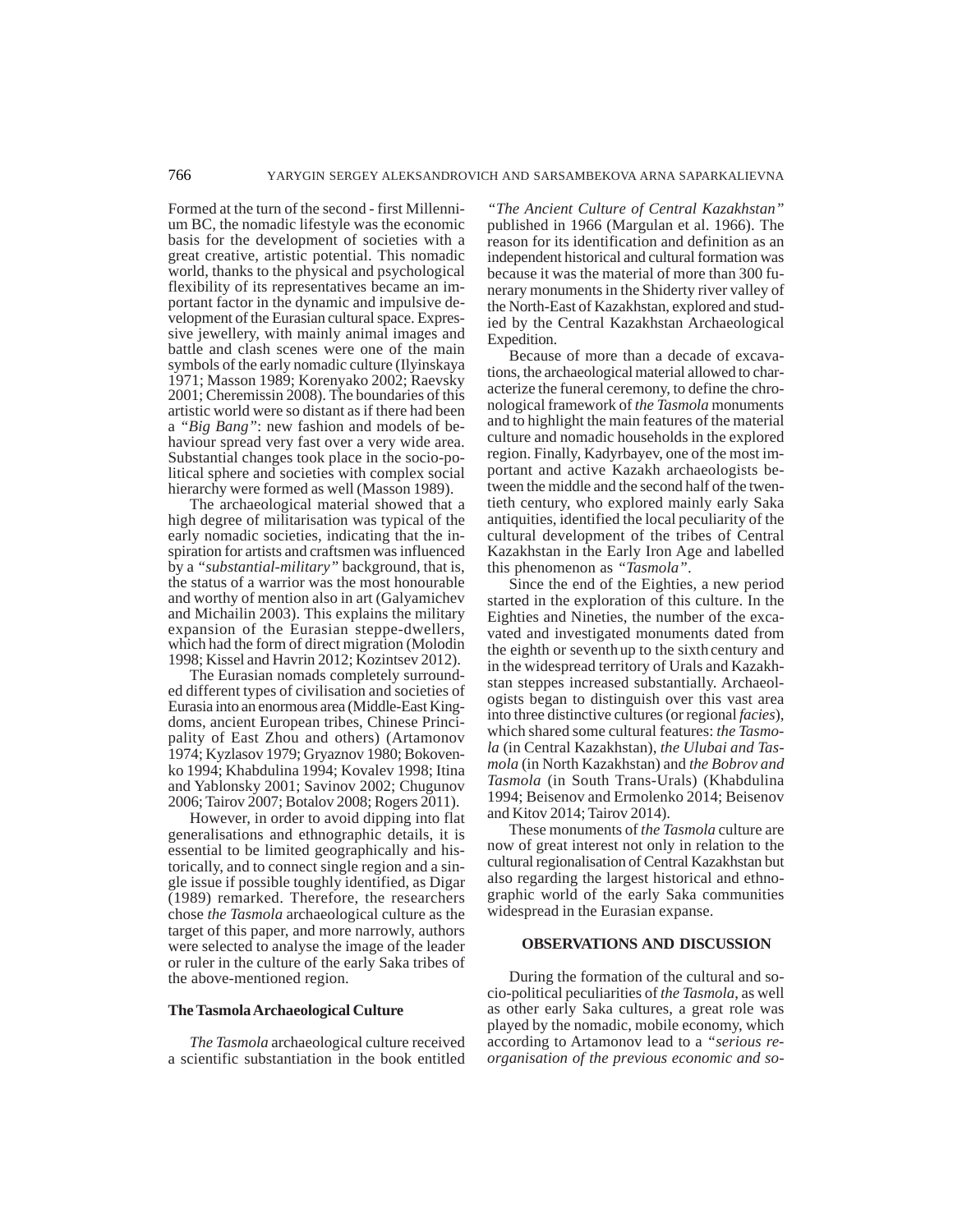*cial relations"* and to an increase of militarisation in the whole culture (Artamono 1973). New ways of life and economy constrained virtually the entire male population of the early Sakas communities to be in constant combat readiness. It is not possible to disagree with Gryaznov that under so stressful life conditions, the *"more brave, bold and adventurous warriors*" achieved the top of the societal structure and that constant military clashes "*gave rise to folk heroes*" (1961). In general, Gryaznov has described the society of early nomads as *"heroic"* or *"a society of the heroic age".*

A distinctive artistic feature of the early nomads is their special representation of the animal world and its characters. The artefacts manufactured in the animal-style are among the main sources of information, explaining the worldview or the ideological (including cosmological, theological) views of different individuals and the completely cultural space, denoted within *the Tasmola* archaeological culture. *The Tasmola*culture bearers, like many other ancient tribes, which evaluated the reality through the prism of mythological thinking, being not abstract by nature, require that the animal image as a symbol must have a clear and tight connections with its real prototype.

The bestiary of *the Tasmola* tribes includes images of wild boars, griffins, goats, deers, horses, and so on. The main purpose of this paper is to explore solely the image of the tiger/lion/leopard.

The image of the tiger is widely attested: from *burial mounds 3, 4* and *6* of *the Tasmola V* graveyard; from *burial mounds 2, 4* and *5* of *Taldy 2*; from *the Tasmola* burial mound of *Karashoki* and, lastly, from *burial mound 5* of *Kichigino I* graveyard. The oldest finds with the image of a tiger (four embossed figures) in gold found in *the kurgans 3, 4* and *6* of *the Tasmola V* burial ground. The plaque from *the grave 3* served as a decoration of the forehead belt of a horse, while the others decorated the clothes of the buried. According to Kadyrbaev, these artefacts depict tigers, standing and in a relaxed pose, with the head turned to the right and accurately detailed claws and eyes in the form of two rings. The discoverer dated these items back between the end of the sixth and the fifth century BC (Margulan et al. 1966).

Very significant is the image of the tiger discovered recently by Beisenov in the cemetery of *Taldy 2*, located 44 km from Karkaralinsk city, in the Karaganda region. This ancient cemetery includes seven large *"elite"* burial mounds. Among the others, *the kurgan 5* contained the inhumation of a male individual of about 30-35 year old, characterised by many injuries, as revealed by the anthropological analysis performed on the bones. Possibly, he belonged to the military elite class. A 25-30 year old man buried in *burial mound 4* and a man and a woman, both of 50-55 years old, buried in *burial mound 2*. The excavation of this graveyard allowed recovering of about 200 gold finds and more than 22,000 decorations of fine production. Researchers found fourteen bronze arrowheads and stone beads. Among the gold findings, those worth noting are the figures of a feline, *"vorvorki"* with the image of a predator, clips belonging to skin- manufactured belts and earrings. There were also pendants and gold foil fragments. The number of the discovered gold artefacts undoubtedly indicated that the burial belonged to a member of the highest social status of the nomadic elite of the region (Beisenov 2011).

According to the author's paper, the garments of the inhumated in the *Taldy 2* kurgan were ornated by figurines of a feline: a tiger. This animal image, represented in its profile, is well recognisable and has many analogies over a wide territory, from Central Kazakhstan to Tuva (*Arzhan 2*). According to Beisenov, the image of a tiger decorating the garments of a valiant knight, hero or king, assessing his special status, had the same symbolical meaning of a predator skin chased during hunting (Beisenov 2011). Moreover, this latter scholar noted the stylistic similarity between the images of predators from *Taldy 2* and the finds from *Tagisken* and *Tasmola*; however, the tigers from the *Taldy 2* burial mounds are less realistic than the others mentioned here.

The same archaeologist also published some data about the excavations of the Karashoki burial mound (in the Karkaralinsk district of the Karaganda region), where a sewing plaque in the form of an image of a standing tiger, in profile drawn, was found in one of the burial mounds belonging to *the Tasmola* culture. The striped skin of the feline is characterised by S-shaped curls (the openwork technique). The long tail of the tiger, hanging down, has a spiral at its tip, and paws long sharp claws. Analogous works are pointed out among artefacts found in Semirech'e (Zhalauli hoard) and in *the Pazyryk*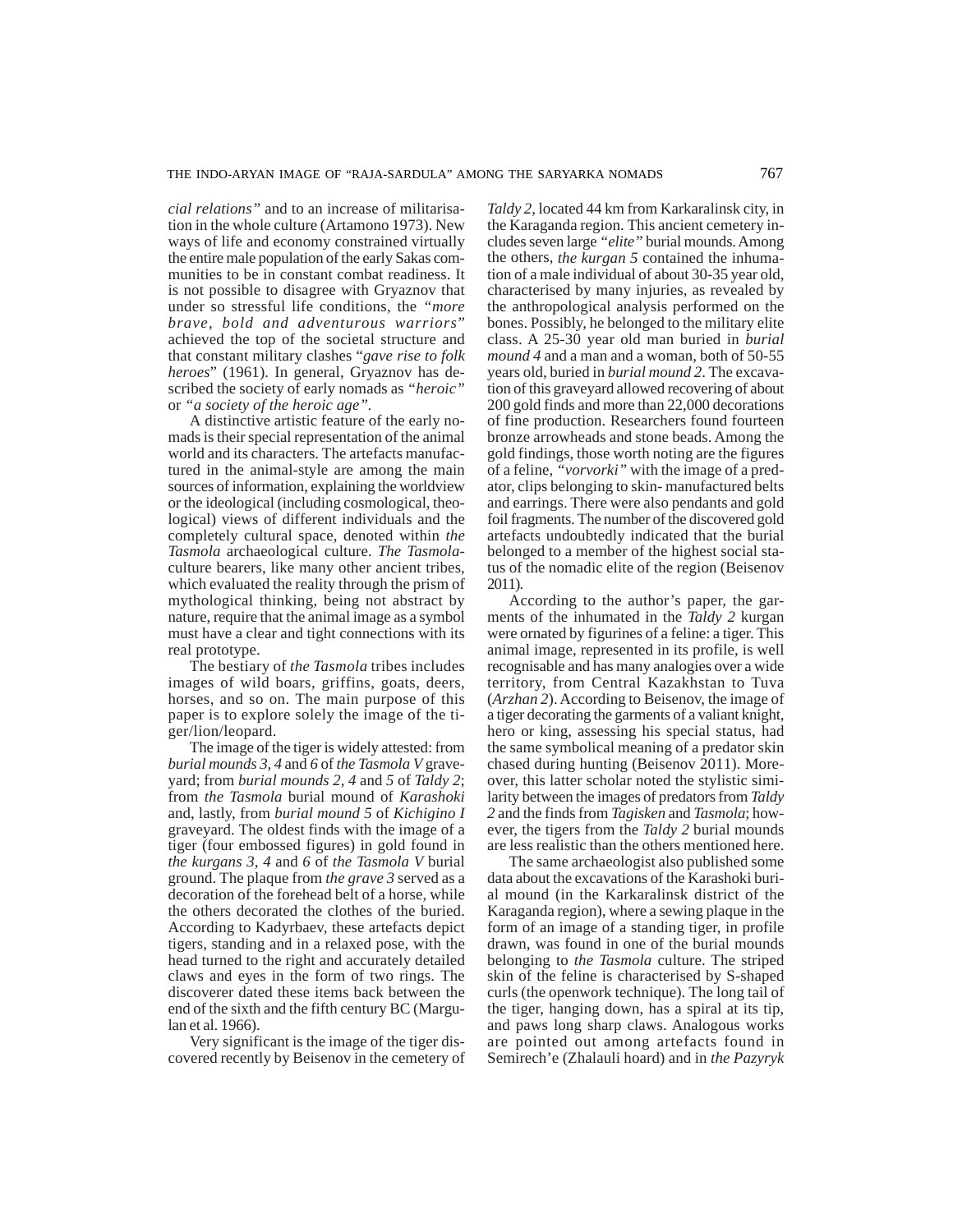culture widespread in the Altai Mountain (Beisenov 2011). These figures of tigers used as bridle fasteners are similar to the animals figured on the surface of the wooden sarcophagus from the second barrow of *Bashadar*, in the Altai, which can be dated back to the sixth-fifth century BC (about from 650 till 390 BC) (Rudenko 1960).

Researchers brought series of artefacts with the image of a tiger in 2008 from the excavation of *the barrow 5* of the *Kichigino I* graveyard. This kurgan was the biggest in the burial ground, being about 35 m in diameter and 1 m in height. So far, it is one of the richest burials of the Tasmola culture of the southern Trans-Urals region.

*"The analysis of the grave goods from the burial chamber 1 allows to state that the kurgan 5 of Kichigino I was built in the second half of the 7th century BC, possibly at the end of this century. The size and the complexity of the structure of the burial construction, as well as the finds of the burial inventory indicate that the buried man belonged to the military and aristocratic élite of the nomadic society inhabiting the southern Trans- Urals"* (Tairov and Botalov 2010).

Among the grave goods, worth mentioning is a belt decorated with numerous bronze cramps figured as heads of antelopes looking in different directions, and two plaques with a loop on the back in the form of a standing feline. On the left side of the inhumation individual were leather *gorytos*, decorated with five embossed gold plaque in the form of a lying feline. Between the *gorytos* and the buried man was a large flat stone hone on the belt with a leather thong, the knots of which partly covered two gold beads. A bronze plaque decorated by *protomas* of two horses facing different directions wrapped the end of the thong. The belt was included in this plaque by means of two buttons with rhombic buckleplates. Another plaque was figured as a feline standing in a ring with a stylised eagle's head over the shoulders, placed between the last mentioned element and the plaque of the belt tip. This latter represents a stylised head of a bird of prey: a hook in the form of a horse's head on a long neck attached to the ring through an additional component, an embossed gold plaque in the form of a lying feline located on the breast of the buried individual, and a gold earring in the form of a massive ring with an embossed figure of a lying feline soldered to it, was close to the temporal bone of the buried man (Tairov and Botalov 2010). The authors stated that *Kichigino* decorations represented a lion or a snow leopard. On the contrary, researchers hypothesise that the artefacts depict a tiger. Moreover, further confirmation of our assumption arise exactly from the tight analogies between *the Kichigino* tiger and the embossed gold plaques from the above mentioned Central Kazakhstan barrows, *Tasmola V* and *Taldy 2*. Thus, currently available data allow researchers to identify two main directions of the cultural and possibly ethnic ties of the Tasmola tribes, according to the analysis of these tiger images. The first direction identifies the world of the early Saka tribes of eastern Aral, while the second, the world of eastern Scythian tribes of the Sayan-Altai mountain region.

The excavations of the burial mounds of *Tagisken* and *Uigarak* have brought to light a number of unique discoveries manufactured in animal style, including images of a feline. Thirteen gold appliqués have been found in the burial mound 53 of southern *Tagisken* (dated back to the 5th century BC), among them, one served as a fastening element of a quiver, while the others decorated its bottom. A gold plaque, representing a lying or running lion with the head drawn in profile was in burial mound 31. Researchers found artefacts of different sizes in the burial mounds 4 and 6: pair of girth buckles depicting a seated lion and four gold small plaques depicting a seated lion with heads turned three-quarters to one side in *the kurgan 45* (dated back to the seventh-sixth century BC). In addition, scientists found a similar buckle in *the burial mound 49* of *Uigarak* (Vishnevskaya and Itina 1971).

The image of a walking feline (possibly a lion), found in the barrow of the fifth-fourth century BC of *Ust'-Bukon'* in eastern Kazakhstan, is close to *the Tasmola*-culture figures. Other comparisons: a find from *the barrow 9 of Kuilug-Khem I*, the predators from *burial mounds 1* and *2 of Kosh-Pei* (fourth century BC) as well as the feline image from *the Sulug- Khem I* burial (Tuva) and gold sewn plaques from *grave 2 of the Bol'shoy Poltav barrow* (Artamonov 1973; Davis-Kimball et al. 1995). In *the burial mound 2* of *Arzhan*, in the Tuva region, researchers found other tigers similar to *the Tasmola* specimens. Here, in 2001, the main *"royal"* burial was in very good conditions of preservation. Because burial is located deep in the bedrock, nobody noticed and did not plunder it. In the middle of the wood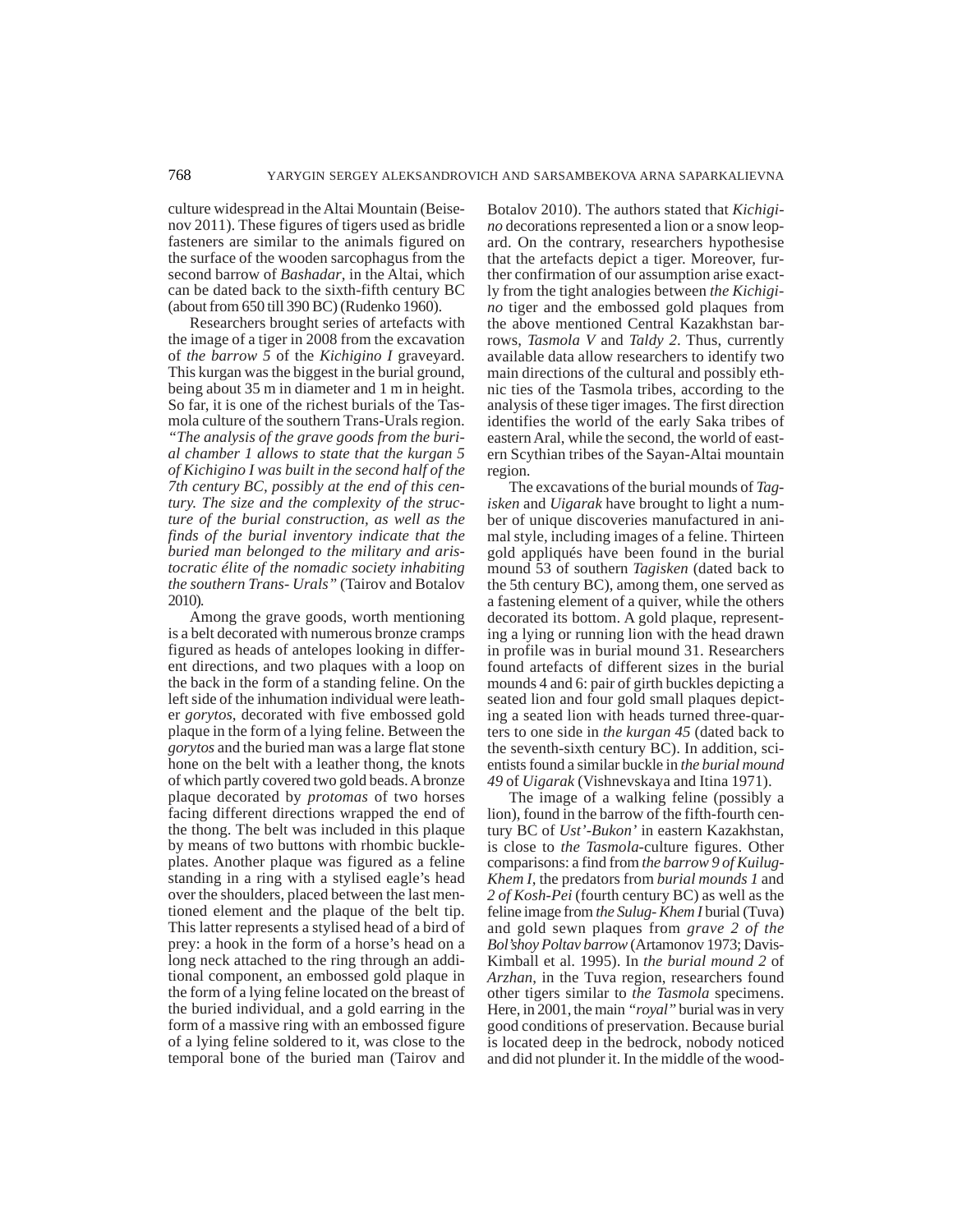en chamber, there were the inhumation remains of a man and a woman. The abundance of gold decorations in the funerary inventory and the detailed work of topographical fixation of the artefacts made by the archaeologists allowed the recreation of the clothes of the royal couple and to understand many other features of the funerary ritual.

The male garment had more than 2,500 gold embossed figures of a feline (a tiger). *The predators*, drawn in profile, are facing opposite directions. On its reverse side, standing felines were in a row soldered with their heads turned to the right (Cheremissin 2008). The owner wore this "Parade of Animals" on his clothes. This assessment can be supported by the scrapes and scratches on its surface and the loss of a feline figure on the recto of the bar-shaped torque; probably it was lost a long time ago. On this frontal side, four rows of 22 feline figures were present, while on the upper, two rows of 23 pieces. It is conceivable that the number of the figures had a specific meaning. Plaques decorated the female garment. They represented the same predator, but the felines on the woman's suit faced only left. A different technique of stamping thin gold sheets applied in creating these figures. Numerous and small zoomorphic figures have been used to create a decoration in the form of hanging down flames. The woman cloth had plaques, mainly, on the shoulders and on the back (Tsareva 2009; Chugunov 2011).

Guzalov, taking into account the symbolic meaning of the wolf's image, considered this image as the symbol and the main marker of the Indo-European military brotherhood, a social institution widely spread since ancient times in the steppe region of Eurasia (2005). The tight association between a *"predator"* and a *"warrior"* linked to "*a behavioural model of a warrior whose prowess was measured by murder and was correlated and compared with the animal behaviour of a wild feline. In the ecstasy of battle, the warrior was like a wild beast, falling into the* "*furorheroicus*". According to same scholars, the comparative and typological analysis of the worldview of the Central Asian nomads shows a direct correlation between predators and military structures (Cheremissin 2008).

However, it's not excluded that in other regions and cultural areas there were a variety of other symbols, besides the wolf, testifying a warrelated *"bestial fury"*, as is the case for example

of the image of the bear among the Scandinavians - Berserkers (Gutsalov 2005; Ivantchik 2005). Researchers assume the same in *the Tasmola* area for the image of the tiger. Establishing a parallel between the wolf and the feline, Cheremissin believes that their images are very close in the Scytho-Siberian art, in virtue of the similar behaviour of the two wild beasts while hunting: both predators choke and suffocate their quarry. In the toreutic of the Ordos region and Minusinsk basin, the representation of a tiger while holding a hoofed animal by the neck is widespread (Cheremissin 2008). The image of the tiger in the early Saka culture fully meets the requirements of its geographic range in the ancient times. The tiger (Trans-Caucasian, Caspian or Turanian – in Latin *Panthera Tigris virgata*) inhabited Central Asia and Kazakhstan until the nineteenth century (Krechetov 1965; Sludskii 1973; Erzhanov 2001).

Now, in order to understand as best as possible the archaeological artefacts and their semantic meaning, it is necessary to turn our attention to the ethnographic sources about the Indo-Aryans. Adhering to the view that the Indo-Iranian tribes lived long in Central Kazakhstan and surrounding regions (Kuzmina 1991), it is quite possible to imagine that part of the cultural heritage of the Indo-Aryan tribes have remained in the material and spiritual culture of the Saka. Some researchers interested in Indian and Indo-Aryan folklore documented a very active use of the so-called *"animal"* metaphors that liken a hero-warrior to a strong and fierce beast – for example, a tiger (*nara-sìardula* man-tiger, *bharata-sìardula* tiger-Bharata, *raja-sìardula* king tiger, and so on.) (Maretina 2012; Vasil'kov 2012). Thus, according to these scholars, these metaphors are founded at age-based and status-based social institutions typical of the archaic tribal societies (Vasil'kov 2012). In order to confirm this statement, the story about Dushyanta king, from the *"Mahabharata"* (the most important Indian epos, which is composed of a complex set of stories, parables, legends, etc., in the centre of which lies the confrontation between Pandavas and Kauravas and the description of the battle between them), can be reported (Grintser 1974; Neveleva 1991). In addition to the metaphor *"man-tiger"* in relation to the king, we have to mention the king's entourage participating in the forest hunting labelled *"forest dwellers"* and *"hungry men-tigers"*. *"Forest-dweller"* is la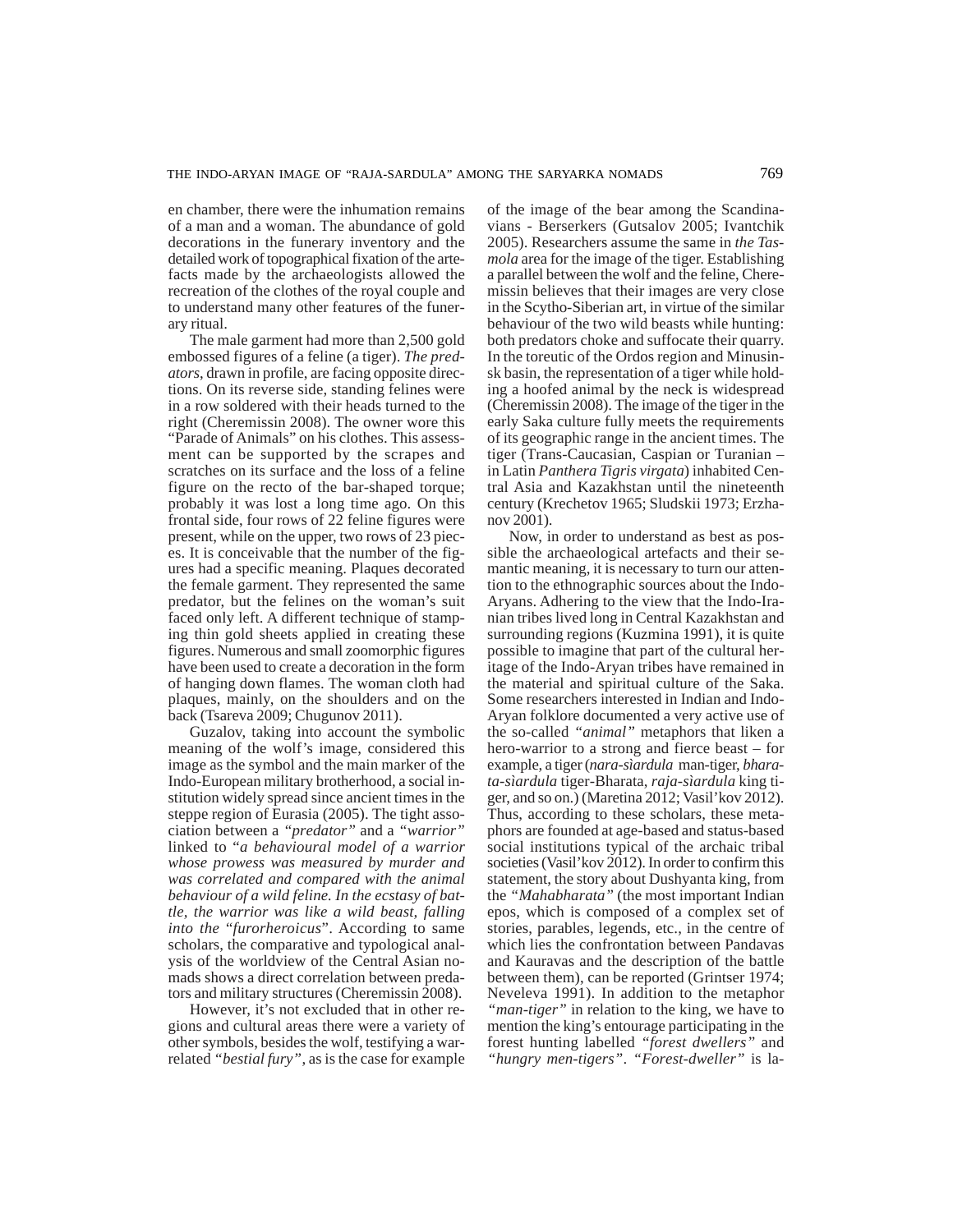belled in another place in the same book as one of the main protagonists of the Ardjun's works (Arjuna was the third of the Pandavas brothers and the military leader of them; he embodies the idea of the highest military virtues). The researchers relate this term to the concept of an agedbased and status-based social community, a military "forest brotherhood" which can be correlated to the word "vratiti" (Wreaths). Wreaths were small groups of men, members of the highest Varna, who lost their status or military squads of young boys who left without inheritance and engaged in robbery for a living. In some ancient Indian cities of the sixth-fifth century BC, these groups were able to establish their authority (Kshatriya oligarchies) (Vasil'kov 2012). About the intersection of the images of the wolf dog and the tiger, we already treated that in the previous pages, but we have to mention that in the Indian material, we could find another proof. In the culture of the contemporary pastoral tribes of modern Deccan and South India, there was a good number of suggestions derived from the archaic culture of the ancient Indo-Aryans. In the mythology of the people of southern India, the images of the gods Khandoba, Mallari and Mylar were very widespread. Their devotees act as god's spirits in the rituals. They participate in the *"wild hunt"* of the god. They were like faithful dogs. This tradition probably dates back to the wolf or dog symbolism of the Indo-European military alliances (Vasil'kov 2012). Beside of it, they represent themselves as *"dogs"* and call themselves as "*vaghya"* (in Marathi language) and "*vaggayya"* (in Kannada), from a Prakrit form of ancient Indian "*vyaghra" meaning* "tiger" (Vasil'kov 2012; Vertogradova 2002). Two of the attributes of the Bhaktas of Khandoba-Mylar are a bag of tiger skin worn and turmeric powder used for ritual purposes. These cults connected with the origin of a worship tradition of the Indo-Aryan deity Rudra, who seated on a tiger skin and venerated in the Maharashtra as Wagkhoba – *"the father of the tigers"*. In addition, always in this tradition, Shiva-Bhairava had a dog and rode a tiger, or had an animal that combines the characteristics of a dog and a tiger. The Vedic ritualistic text "Shatapatha-Brahman" wrote that, because of the damage induced by Tvashtar in retaliation to the murder by Indra of his son Visvarupa, from the body of Indra, originate various components of his heroic energy. Leaving the Indra's body, they transformed into diverse phenomena of the world. In detail, from the urine originated rage in the form of a wolf, from the intestines originated fury in the form of a tiger, and while from the blood originated power transformed into a lion. While performing rites associated to with Indra, the followers drank *"sura",* a strong beverage. In the bowl of the *"sura"*, there were hairs of a wolf, a tiger and a lion. Reviewing these results, it is possible to state that the names-epithets, the titles or nicknames of the tribal or military union leaders, and of local kings, reflect without doubts the *"tiger/lion"* symbolism which can be dated back to the institute of military brotherhoods (Vasil'kov 2012).

# **CONCLUSION**

According to data on the Indo-Aryan folklore and epic, tiger image became the symbol of the royal power among the Sakas in Central Kazakhstan since the first half of the first millennium BC. For instance, *the Tasmola* rulers remains in *the barrow 5 of the Taldy 2* burial ground called "man-tiger" or "king-tiger".

#### **REFERENCES**

- Akishev KA 1972. *K Problem Proishojdeniya Nomadizma v Aridnoi Zone Drevnego Kazahstana. Poiski i raskopki v Kazahstane.* Alma-Ata: Gylym.
- Artamonov ÌI 1973. *Sokrovischa Sakov. Amu-Darinskij Klad. Altajskie Kurgany. Minusinskie Bronzy. Sibirskoe Zoloto.* Moscva: Art.
- Artamonov ÌI 1975. *Kimmerijcy i skify v Azii. Pervobytnaya arxeologiya Sibiri*. Leningrad: Nauka.
- Avanesova NA 1991. *Eultura Pastusheskix Plemen Epoxi Bronzy Aziatskoj Chasti SSSR (Po Metallicheskim Izdeliyam)*. Tashkent: Fan.
- Barfield ÒJ 2009. *Opasnaya Granitsa: Kochevye Imperii I Kitay (221 do n.e. - 1757 n.e.).* Sankt-Peterburg: Nestor History.
- Beisenov ÀZ 2011. *Saryarka Kolybel Stepnoj Civilizacii.* Almaty: Institut arxeologii im. A.X. Margulana.
- Beisenov AZ, Ermolenko LN 2014. Novye kamennye izvajanija sakskoj jepohi iz Saryarki. *Vestnik Kemerovskogo gosudarstvennogo universiteta,* 3(59): 34-40.
- Beisenov AZ, Kitov EP 2014. Mogil'nik tasmolinskoj kul'tury Taldy II v Central'nom Kazahstane (kraniologicheskij analiz). *Vestnik Volgogradskogo gosudarstvennogo universiteta.* 4(28): 71-85.
- Botalov SG 2008. *Gunny i Tyurki (Istoriko-Arxeologicheskaya Rekonstrukciya).* Chelyabinsk: CikrRifej.
- Boyce M 2003. *Zoroastrijcy. Verovaniya i obychai.* Per. s angl. I.M. Steblin-kamenskogo. Poslesl. E.A. Grantovskogo. Moskva: Glavnaya redakciya vostochnoj literatury izdatelstva Nauka.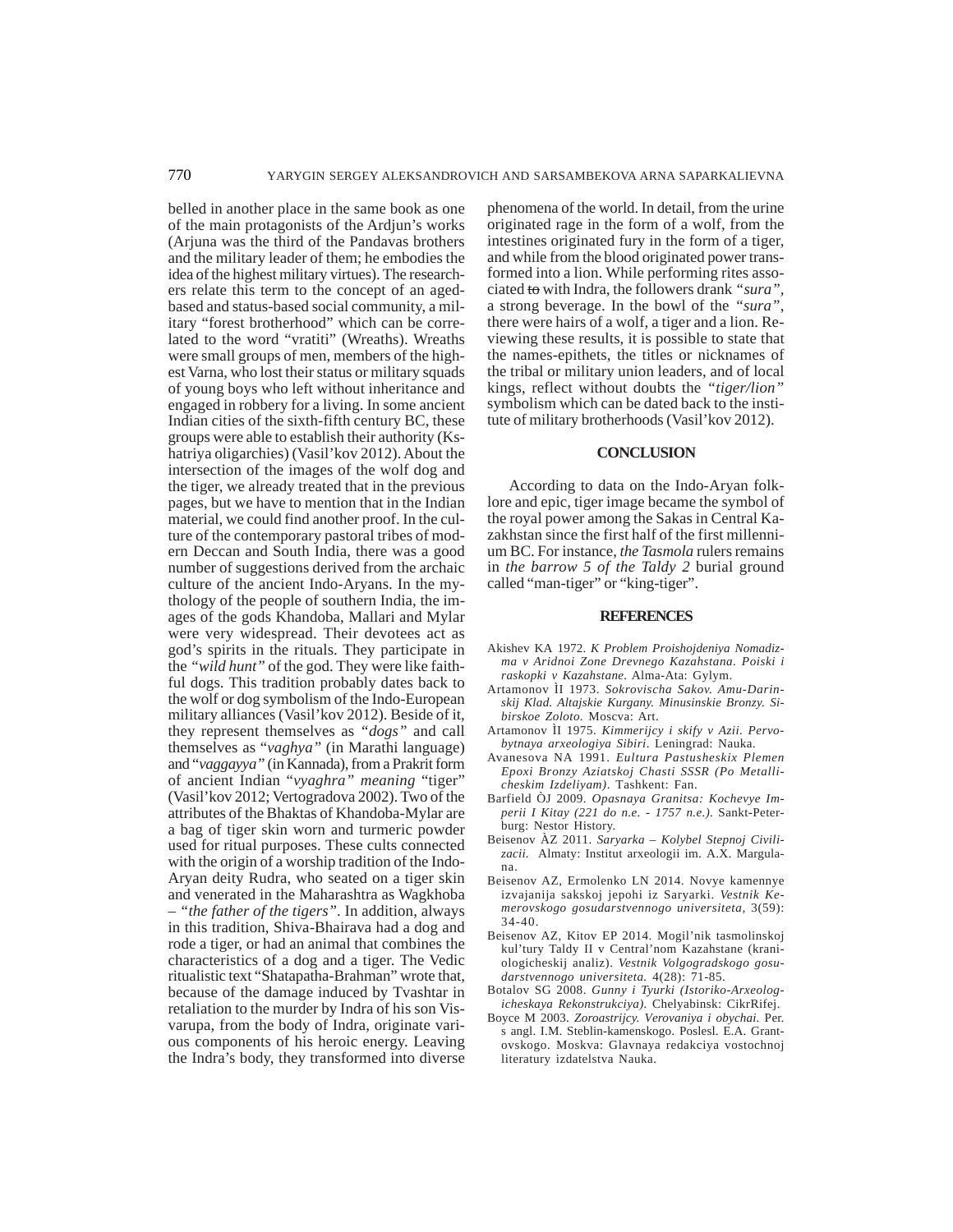- Bokovenko NA 1994. Problemy genezisa pogrebalnogo obryada rannekochevnicheskoj znati Centralnoj Azii. *Elitnye kurgany stepej Evrazii v Skifo-sarmatskuyu epoxu. Materialy zasedaniya "kruglogo stola" 22- 24 dekabrya 1994 g. Sankt-Peterburg. Arxeologicheskie izyskaniya. Vyp. 18*. Sankt-Peterburg, pp. 41-48.
- Cheremissin DV 2008. *Iskusstvo zverinogo stilya v pogrebalnyx kompleksax ryadovogo naseleniya pazyrykskoj kultury: semantika zverinyx obrazov v kontekste pogrebalnogo obryada*. Novosibirsk: Izdatelstvo instituta arxeologii i etnografii SO RAN.
- Chernikov SS 1960. O termine "rannie kochevniki". *Kratkie Soobshheniya Institute Istorii Materialnoj Kultury,* 80: 17-21.
- Chugunov KV 2006. *Sinxronizaciya kultur nachala ranneskifskogo vremeni Centralnoj Azii, Yuzhnoj Sibiri i Kazahstana*. *Sovremennye problemy arxeologii Rossii. Materialy vserossijskogo arxeologicheskogo sezda. Tom II.* Novosibirsk: Izd-vo In-ta arxeologii i etnografii SO RAN.
- Chugunov KV 2011. *Iskusstvo Arzhana-2: stilistika, kompoziciya, ikonografiya, ornamentalnye motivy. Evropejskaya Sarmatiya*. Sankt-Peterburg: Izdatel'stvo Gosudarstvennogo Hermitaga.
- Davis-Kimball J, Bashilov VA, Yablonsky LT 1995.*Nomads of the Eurasian Steppes in the Early Iron Age*. Berkeley: Zinat Press.
- Di Cosmo N 2002. *Ancient China and Its Enemies: The Rise of Nomadic Power in East Asian History.* Cambridge: Cambridge University Press.
- Digar ZhP 1989. *Otnosheniya Mezhdu Kochevnikami i Osedlymi Plemenami na Srednem Vostoke. Vzaimodejstvie Kochevyx Kultur i Drevnix Civilizacij.* Alma-Ata: Nauka.
- Eliade M 2002*. Istoriya Very i Religioznyx idej. Tom pervyj: Ot kamennogo veka do Elevsinskix Misterij.* Perevod s francuzskogo NN Kulakov, VR Rokityanskii, YN Stefanova. Moskva: Criterion.
- Erzhanov NÒ 2001.Perspektivy soxraneniya i racionalnogo ispolzovaniya zverej kazaxskogo melkosopochnika. *Redkie i ischezayushhie mlekopitayushhie kazaxskogo melkosopochnika.* Karaganda: Izd-vo KarGU.
- Galyamichev ÀN, Mikhaillin VYu 2003. Gosudarstvennaya vlast i tradicii voinskix muzhskix soyuzov v slavyanskom mire (k postanovke problemy). *LOG-OS,* 4–5(39): 234-244.
- Gratch ÀD 1980. *Drevnie kochevniki v centre Azii*. Moskva: Nauka, GRVL.
- Grintser PA 1974. *Drevneindiiskii epos. Genezis i tipologiya*. Moscow: Nauka. Glavnaya redakciya vostochnoy literatury.
- Gryaznov ÌP 1961. *Drevnejshie Pamyatniki Geroicheskogo Eposa Narodov Yuzhnoj Sibiri.* ASGE, 3: 7-31.
- Gryaznov ÌP 1980.*Arzhan. Carskij Kurgan Ranneskifskogo Vremeni*. Leningrad: Nauka.
- Gryaznov ÌP 1983. Nachalnaya faza razvitiya skifosakskix kultur. *Arxeologiya Yuzhnoj Sibiri,* 12: 3-18.
- Gutsalov SYu 2005. Volche plemya. *Darial, 1.*
- Harmatta J 1951. Studies in the language of the Iranian tribes in South Russia*. Acta Orient, Hung,* 1: 2–3.
- Ilyinskaya VÀ 1971. Obraz koshachego hischnika v ranneskifskom iskusstve. *Sovetskaya arxeologiya*, 2: 64-85.
- Itina ÌÀ, Yablonskyi LÒ 2001. Mavzolei severnogo Tagiskena. *Pozdnij bronzovy jvek nizhnej Syrdari.* Moskva: Vostochnaya literature RAN.
- Ivantchik ÀI 2005. *Nakanune kolonizacii. Severnoe Prichernomore i stepnye kochevniki VIII-VII vv. do n. e. v antichnoj literaturnoj tradicii: folklor, literatura i istoriya*. Moskva-Berlin: Paleograf.
- Khabdulina ÌÊ 1994. *Stepnoe priishime v epoxu rannego zheleza*. Almaty: Izdatelstvo Rakurs.
- Kissel VÀ, Khavrin SV 2012. *Migraciya v Tuvu v bronzovom veke (novye materialy). Kultury stepnoj Evrazii i ix vzaimodejstvie s drevnimi civilizaciyami*. Cankt-Peterburg: IIMK RAN, Periferiya.
- Korenyako VÀ 2002. *Iskusstvo narodov Centralnoj Azii i zverinyj stil.* Moskva: Vostochnaya literatura RAN.
- Kovalev ÀÀ 1998. Drevnejshie datirovannye pamyatniki skifo-sibirskogo zverinogo stilya (tipa Nanshangen). *Drevnie kultury Centralnoj Azii i Sankt-Peterburg. Materialy vserossijskoj nauchnoj konferencii posvyashhennoj 70-letiyu so dnya rozhdeniya Aleksandra Danilovicha Gracha*. Sankt-Peterburg, 9- 12 dekabriya 1998.
- Kozintsev ÀG 2012. Izstepi v pustynyu: rannie evropeoidy vostochnogo turkestana podannym genetiki i antropologii. *Kultury stepnoj Evrazii i ix Vzaimodejstvie s Drevnimi Civilizaciyami,* 1: 122-126.
- Kullanda SV 2011. Uroki skifskogo*. Journal of Language Relationship (Voprosy yazykovogo rodstva),* 5: 48–68.
- Kuzmina ÅÅ 1994. *Otkuda prishli indoarii?: materialnaya kultura plemen andronovskoj obshhnosti i proisxozhdenie indoirancev.* Moskva: Nauka*.*
- Kyzlasov LR 1979. *Drevnyaya Tuva (ot paleolita do IX v.).*Moskva: Izd-vo Mosk. Un-ta.
- Maretina SÀ 2012. *Tigr/lev v Mifologicheskoj Tradicii indijcev. Bestiarij II. Zoomorfizmy Azii: Dvizhenie vo vremeni*. Sankt-Peterburg: MAE RAN.
- Margulan ÀKh, Akishev ÊÀ, Kadirbaev ÌÊ, Orazbaev ÀÌ 1966. *Drevnya kultura Centralnogo Kazaxstana.* Alma-Ata: Nauka Kazaxskoj SSR.
- Masson VÌ 1989. *Nomady i Drevnie Civilizacii: Dinamika i Tipologiya Vzaimodejstviya. Vzaimodejstvie kochevyx Kultur i Drevnix Civilizacij*. Alma-Ata: Nauka.
- Molodin VI 1998. Nahodki keramiki begazy-dandybaevskoj kultury v sinczyane i ix znachimost dlya ponimaniya kulturno-istoricheskix processov v zapadnyx rajonax Centralnoj Azii. *Problemy arxeologii, etnografii i antropologii sibiri i sopredelnyx territorij. T. IV. materialy VI godovoj itogovoj sessii Instituta arxeologii i etnografii Sibirskogo otdeleniya RAN* v Novosibirske, Dekabr 1998.
- Moshkova ÌG 1993. Spornye voprosy koncepcii "skifosibirskogo mira". *Kratkie soobshheniya instituta arxeologii*, 207: 18-24.
- Neveleva SL 1991. *Mahabharata. Izuchenie Drevneindiiskogo Eposa*. Moscva: Nauka. Glavnaya Redakciya Vostochnoy Literatury.
- Olkhovsky VS 1997.Skifskaya triada*. MIAR,* 1: 85-96. Rogers DJ 2011. *Inner Asian States and Empires: The-*
- *ories and Synthesis.* Springer Science+Business Media, LLC (outside the USA).